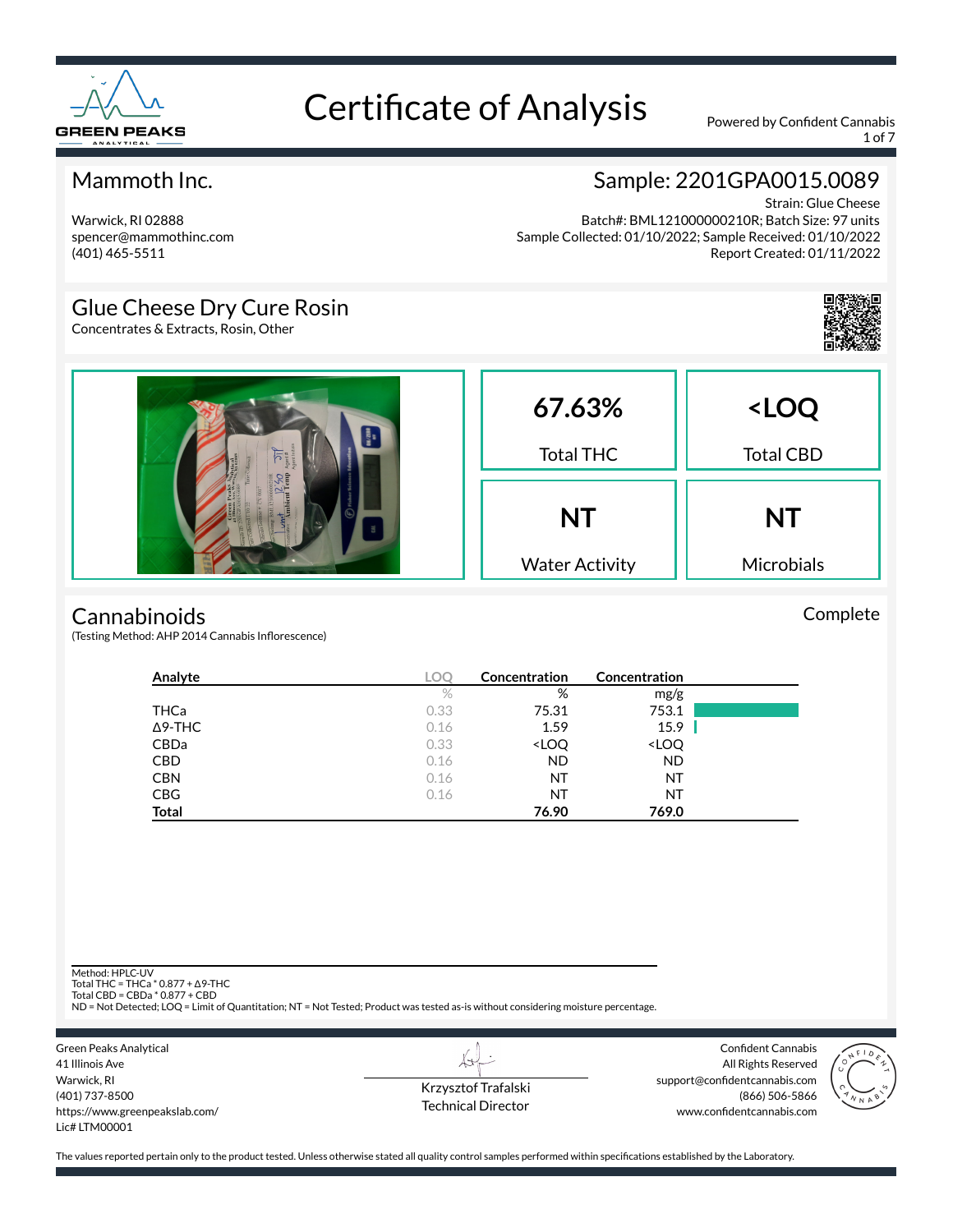

2 of 7

#### Mammoth Inc.

Warwick, RI 02888 spencer@mammothinc.com (401) 465-5511

### Sample: 2201GPA0015.0089

Strain: Glue Cheese Batch#: BML121000000210R; Batch Size: 97 units Sample Collected: 01/10/2022; Sample Received: 01/10/2022 Report Created: 01/11/2022

#### Glue Cheese Dry Cure Rosin

Concentrates & Extracts, Rosin, Other



#### Sample Narrative

All samples were collected and analyzed within the established guidelines of 216-RICR-60-05-6 with all requirements met, unless otherwise noted in this Case Narrative. Samples were collected and maintained at ambient temperature prior to testing; results pertain only to the product(s) tested. Condition OK.

Green Peaks Analytical 41 Illinois Ave Warwick, RI (401) 737-8500 https://www.greenpeakslab.com/ Lic# LTM00001

Confident Cannabis All Rights Reserved support@confidentcannabis.com (866) 506-5866 www.confidentcannabis.com

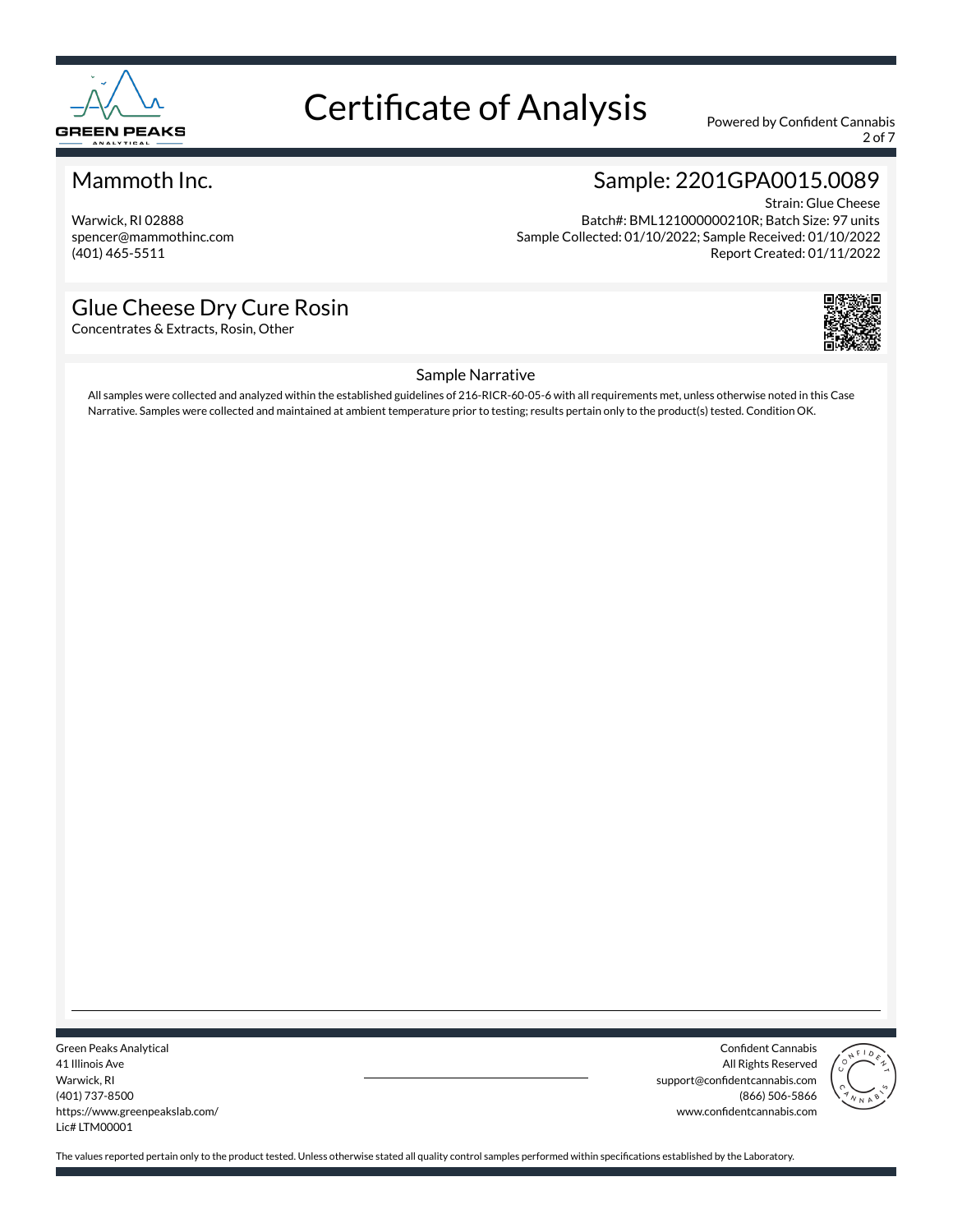

3 of 7

#### Mammoth Inc.

Warwick, RI 02888 spencer@mammothinc.com (401) 465-5511

#### Sample: 2201GPA0015.0089

Strain: Glue Cheese Batch#: BML121000000210R; Batch Size: 97 units Sample Collected: 01/10/2022; Sample Received: 01/10/2022 Report Created: 01/11/2022

#### Glue Cheese Dry Cure Rosin

Concentrates & Extracts, Rosin, Other





Green Peaks Analytical 41 Illinois Ave Warwick, RI (401) 737-8500 https://www.greenpeakslab.com/ Lic# LTM00001

Confident Cannabis All Rights Reserved support@confidentcannabis.com (866) 506-5866 www.confidentcannabis.com

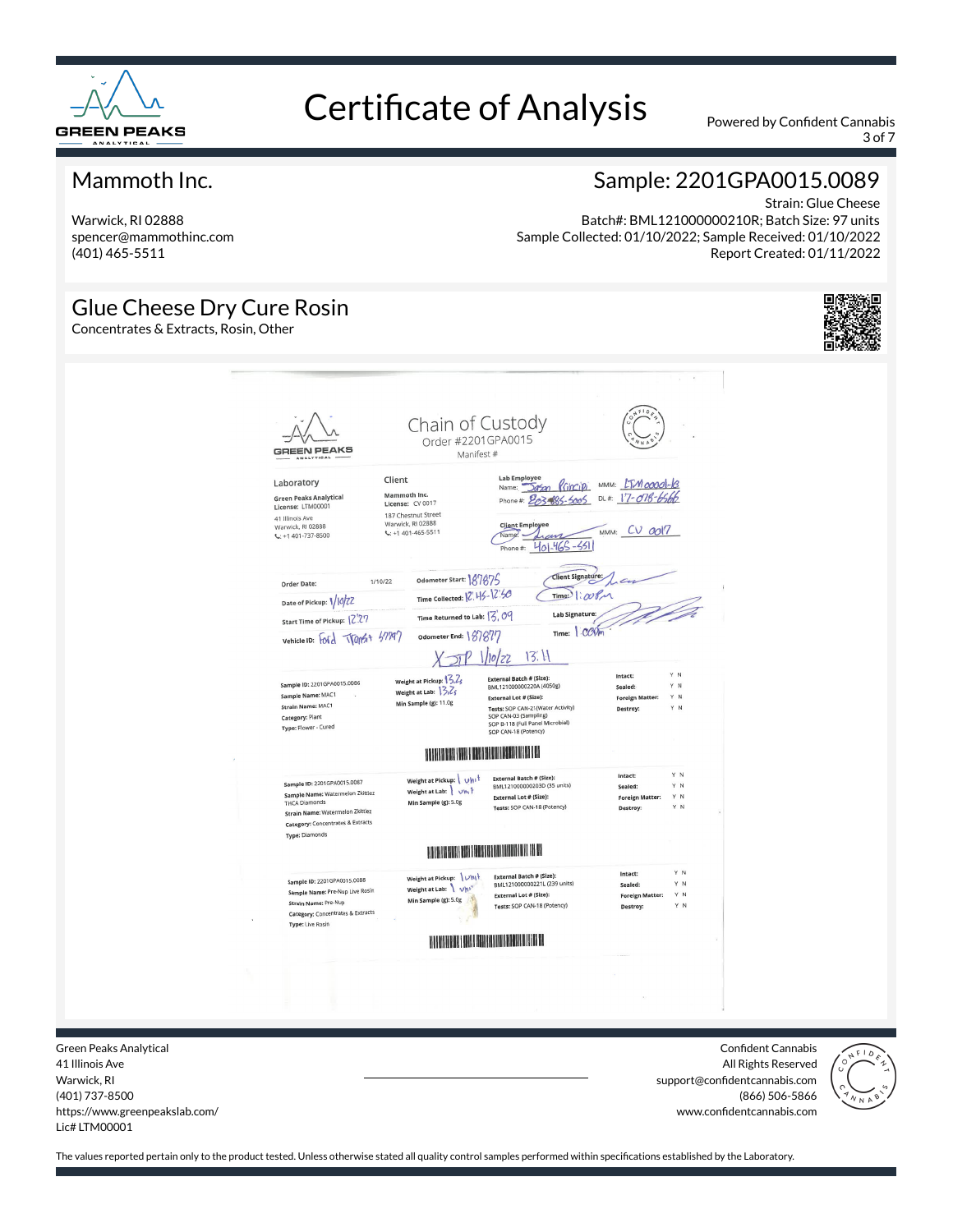

4 of 7

#### Mammoth Inc.

Warwick, RI 02888 spencer@mammothinc.com (401) 465-5511

### Sample: 2201GPA0015.0089

Strain: Glue Cheese Batch#: BML121000000210R; Batch Size: 97 units Sample Collected: 01/10/2022; Sample Received: 01/10/2022 Report Created: 01/11/2022

#### Glue Cheese Dry Cure Rosin

Concentrates & Extracts, Rosin, Other



| Cure Rosin<br>Type: Rosin | Sample ID: 2201GPA0015.0089<br>Sample Name: Glue Cheese Dry<br>Strain Name: Glue Cheese<br>Category: Concentrates & Extracts                                                                                                                                                                                       | Weight at Pickup: Unit<br>Weight at Lab: Unit<br>Min Sample (g): 5.0g |              | External Batch # (Size):<br>BML121000000210R (97 units)<br>External Lot # (Size):<br>Tests: SOP CAN-18 (Potency) |                  | Intact:<br>Y N<br>Sealed:<br>Y N<br><b>Foreign Matter:</b><br>Y N<br>Destroy:<br>Y N | ÷ |
|---------------------------|--------------------------------------------------------------------------------------------------------------------------------------------------------------------------------------------------------------------------------------------------------------------------------------------------------------------|-----------------------------------------------------------------------|--------------|------------------------------------------------------------------------------------------------------------------|------------------|--------------------------------------------------------------------------------------|---|
|                           |                                                                                                                                                                                                                                                                                                                    |                                                                       |              | <b>THE REAL PROPERTY OF PERSON</b>                                                                               |                  |                                                                                      |   |
|                           | <b>Tests Ordered</b>                                                                                                                                                                                                                                                                                               |                                                                       | Quantity     | <b>Unit Price</b>                                                                                                |                  | <b>Total Price</b>                                                                   |   |
|                           | SOP CAN-18 (Potency)                                                                                                                                                                                                                                                                                               |                                                                       | $\sqrt{4}$   | \$65.00                                                                                                          |                  | \$260.00                                                                             |   |
|                           | SOP B-118 (Full Panel Microbial)                                                                                                                                                                                                                                                                                   |                                                                       | $\mathbf{1}$ | \$200.00                                                                                                         |                  | \$200.00                                                                             |   |
|                           | SOP CAN-03 (Sampling)                                                                                                                                                                                                                                                                                              |                                                                       | $\mathbf{1}$ | \$150.00                                                                                                         |                  | \$150.00                                                                             |   |
|                           | SOP CAN-21(Water Activity)                                                                                                                                                                                                                                                                                         |                                                                       | $\mathbf{1}$ | \$20.00                                                                                                          |                  | \$20.00                                                                              |   |
|                           | <b>Pick Up Charge</b>                                                                                                                                                                                                                                                                                              |                                                                       | $\mathbf{1}$ | [Refer to Lab Quote]                                                                                             |                  | [Refer to Lab Quote]                                                                 |   |
|                           |                                                                                                                                                                                                                                                                                                                    |                                                                       |              |                                                                                                                  | <b>SUBTOTAL:</b> | \$630.00                                                                             |   |
|                           |                                                                                                                                                                                                                                                                                                                    |                                                                       |              |                                                                                                                  | TAX (0.000%):    | \$0.00                                                                               |   |
|                           |                                                                                                                                                                                                                                                                                                                    |                                                                       |              |                                                                                                                  | <b>TOTAL:</b>    | \$630.00                                                                             |   |
|                           | Cannabis is not providing any party listed on this Chain of Custody form with legal advice. Your use of this form is at your own risk. Confident<br>Cannabis does not assume any liability for providing you with the use of this form.<br>Additional Notes: \$ All Samples collected and stated at ampliont temp. | Condition OK.                                                         |              |                                                                                                                  |                  |                                                                                      |   |
|                           |                                                                                                                                                                                                                                                                                                                    |                                                                       |              |                                                                                                                  |                  |                                                                                      |   |

Green Peaks Analytical 41 Illinois Ave Warwick, RI (401) 737-8500 https://www.greenpeakslab.com/ Lic# LTM00001

Confident Cannabis All Rights Reserved support@confidentcannabis.com (866) 506-5866 www.confidentcannabis.com

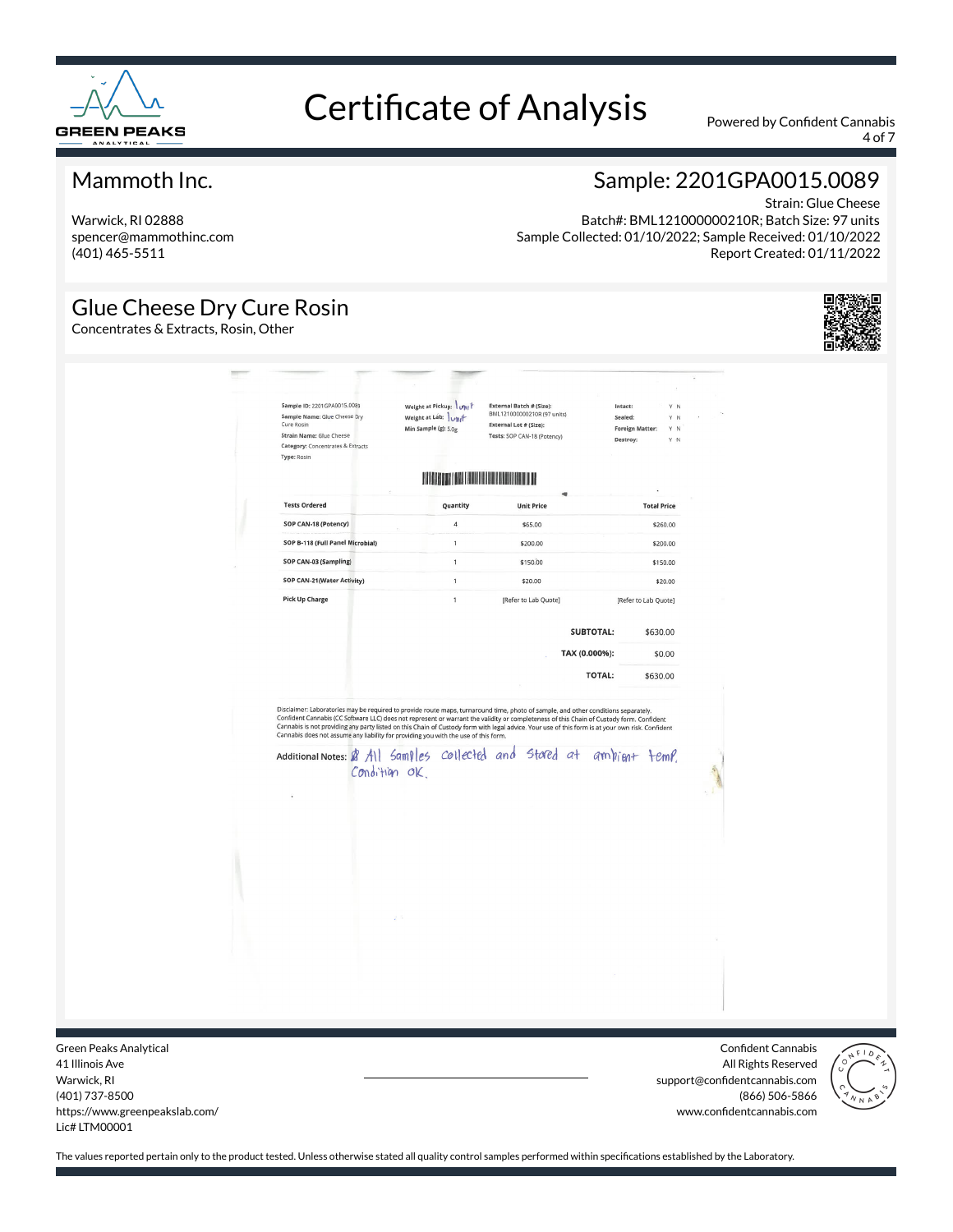

5 of 7

#### Mammoth Inc.

Warwick, RI 02888 spencer@mammothinc.com (401) 465-5511

### Sample: 2201GPA0015.0089 Strain: Glue Cheese

Batch#: BML121000000210R; Batch Size: 97 units Sample Collected: 01/10/2022; Sample Received: 01/10/2022 Report Created: 01/11/2022

#### Glue Cheese Dry Cure Rosin

Concentrates & Extracts, Rosin, Other

### Quality Control Data

| <b>Analytical Batch ID</b> | QC Sample ID | <b>Assay Name</b> | <b>QC Category Name</b> |
|----------------------------|--------------|-------------------|-------------------------|
| 01102022-2                 | 01102022-B-2 | Cannabinoids      | Blank                   |
| <b>QC Notes</b>            |              |                   |                         |
| None                       |              |                   |                         |
| <b>BLANKS</b>              |              |                   |                         |
|                            |              |                   | Pass/Fail               |
| <b>REAGENT BLANK</b>       |              |                   | PASS                    |
| <b>CCAL BLANK1</b>         |              |                   | PASS                    |
| <b>CCAL BLANK 2</b>        |              |                   | PASS                    |
| <b>CCAL BLANK3</b>         |              |                   | N/A                     |

Green Peaks Analytical 41 Illinois Ave Warwick, RI (401) 737-8500 https://www.greenpeakslab.com/ Lic# LTM00001

Confident Cannabis All Rights Reserved support@confidentcannabis.com (866) 506-5866 www.confidentcannabis.com

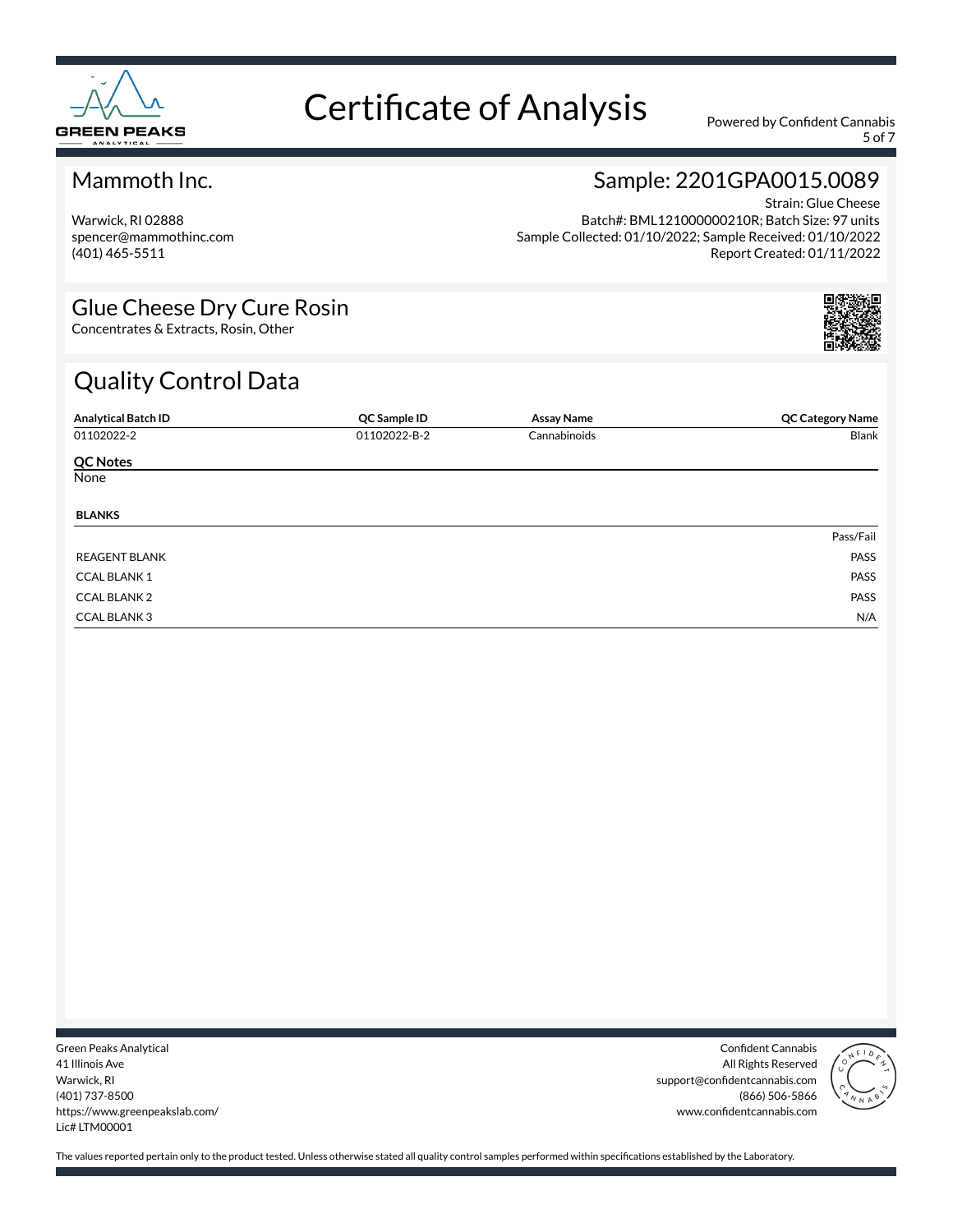

6 of 7

#### Mammoth Inc.

Warwick, RI 02888 spencer@mammothinc.com (401) 465-5511

### Sample: 2201GPA0015.0089 Strain: Glue Cheese

Batch#: BML121000000210R; Batch Size: 97 units Sample Collected: 01/10/2022; Sample Received: 01/10/2022 Report Created: 01/11/2022

#### Glue Cheese Dry Cure Rosin

Concentrates & Extracts, Rosin, Other

## Quality Control Data

| <b>Analytical Batch ID</b> | QC Sample ID | Assay Name   | <b>QC Category Name</b> |
|----------------------------|--------------|--------------|-------------------------|
| 01102022-2                 | 01102022-D-2 | Cannabinoids | Sample Duplicate        |
| <b>QC Notes</b>            |              |              |                         |
| None                       |              |              |                         |
| <b>DUPLICATES</b>          |              |              |                         |
|                            |              |              | PASS/FAIL               |
| <b>Field Duplicate</b>     |              |              | N/A                     |
| Sample Duplicate           |              |              | PASS                    |

Green Peaks Analytical 41 Illinois Ave Warwick, RI (401) 737-8500 https://www.greenpeakslab.com/ Lic# LTM00001

Confident Cannabis All Rights Reserved support@confidentcannabis.com (866) 506-5866 www.confidentcannabis.com